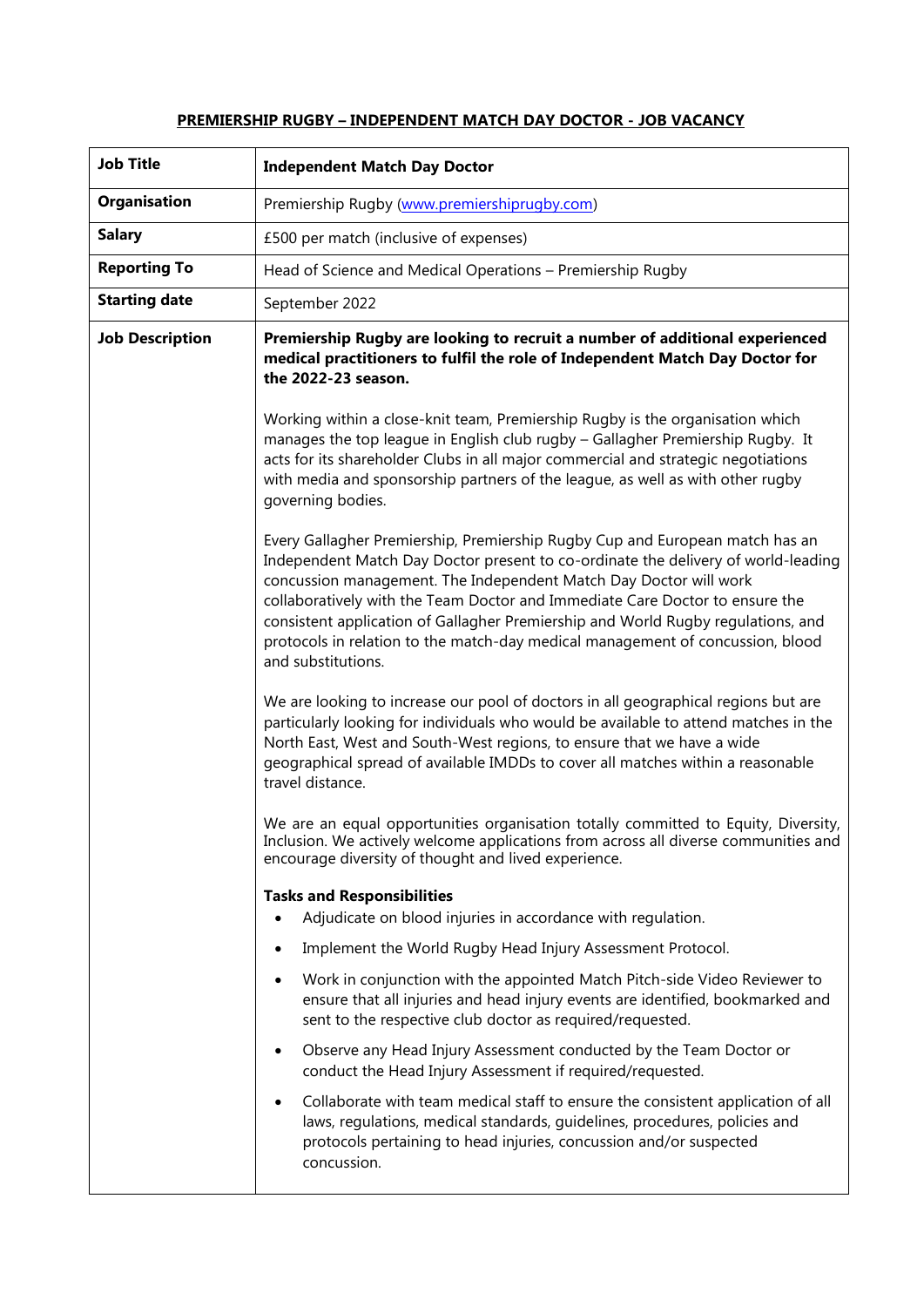| Collaborate with the Hawkeye team (match pitch-side video reviewer and<br>$\bullet$<br>Hawkeye technician) post-match to ensure that the appropriate head injury<br>event video clips have been identified and stored.                                                                                       |
|--------------------------------------------------------------------------------------------------------------------------------------------------------------------------------------------------------------------------------------------------------------------------------------------------------------|
| Complete the post-match head injury event review form and maintain<br>$\bullet$<br>appropriate medical records in accordance with both local and national<br>guidelines, compliant with RFU minimum medical standards.                                                                                       |
| There will be an expectation to be available to work a minimum of 5 games<br>$\bullet$<br>throughout the season                                                                                                                                                                                              |
| <b>Person Specification</b>                                                                                                                                                                                                                                                                                  |
| <b>Essential Qualifications</b>                                                                                                                                                                                                                                                                              |
| Full registration with the General Medical Council and appropriate indemnity<br>$\bullet$<br>insurance. Ideally succesful applicants will be on either the GP or Specialist<br>Register.                                                                                                                     |
| <b>Essential In-role Training</b>                                                                                                                                                                                                                                                                            |
| Before commencement of working as an Independent Match Day Doctor,<br>$\bullet$<br>completion of the following training will be required These modules will<br>provide an understanding of the Match Day Doctor duties and the relevant<br>Laws, Regulations and Guidelines related to medical match issues. |
| World Rugby on line 'Match Day Medical Staff' educational module<br>➤<br>(available at www.worldrugby.org/passport)                                                                                                                                                                                          |
| Concussion Management for Elite Level Match Day Medical Staff<br>$\blacktriangleright$<br>educational module.                                                                                                                                                                                                |
| World Rugby Match Day Doctor Training - date to be confirmed for August<br>➤<br>2022                                                                                                                                                                                                                         |
| Any other relevant on-line or Face to Face Training as specified by<br>➤<br>Premiership Rugby                                                                                                                                                                                                                |
| Desirable Experience                                                                                                                                                                                                                                                                                         |
| Level 2 World Rugby Immediate Care in Rugby accreditation or an equivalent<br>$\bullet$<br>course                                                                                                                                                                                                            |
| Experience providing pitch-side medical care in a Rugby setting alongside<br>experience of co-ordinating pitch side head injury management and<br>associated protocols.                                                                                                                                      |
| <b>Personal Qualities</b>                                                                                                                                                                                                                                                                                    |
| Desire to deliver excellence in clinical care in the management of elite athletes<br>$\bullet$                                                                                                                                                                                                               |
| Ability to successfully negotiate solutions if conflicting views are held<br>٠                                                                                                                                                                                                                               |
| Ability to provide informed, honest opinions in a constructive and influential                                                                                                                                                                                                                               |
| manner<br>Confidence in their own professional ability and ability to demonstrate this in<br>$\bullet$<br>an assertive but non-threatening manner                                                                                                                                                            |
| Excellent communication and relationship building<br>$\bullet$                                                                                                                                                                                                                                               |